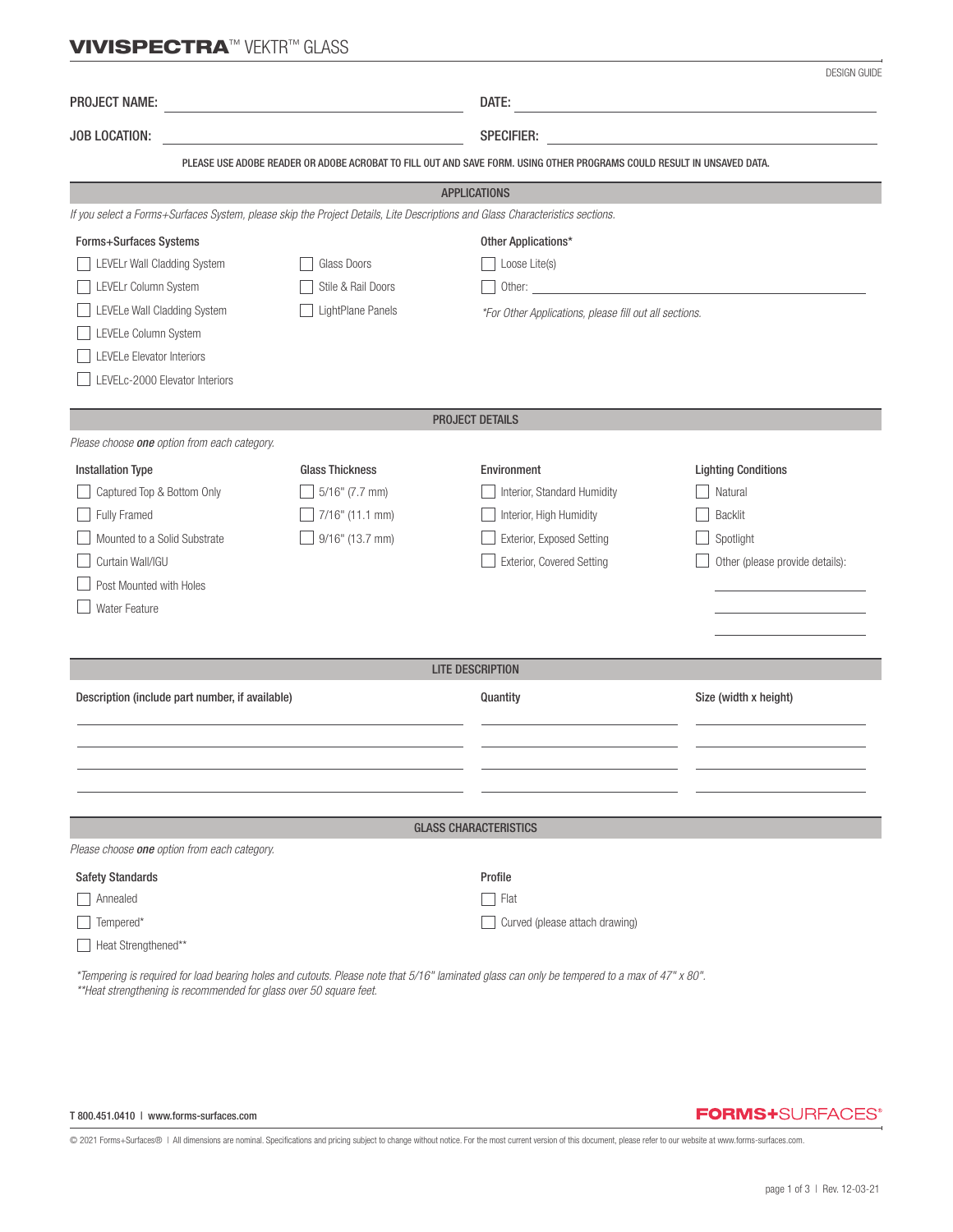# VIVISPECTRA™ VEKTR™ GLASS

DESIGN GUIDE

| PROCESSING REQUIREMENTS                                                                                                                              |                        |                |                                                                   |                   |  |  |  |
|------------------------------------------------------------------------------------------------------------------------------------------------------|------------------------|----------------|-------------------------------------------------------------------|-------------------|--|--|--|
| Please choose all options that apply and provide detail as needed.                                                                                   |                        |                |                                                                   |                   |  |  |  |
| Edges                                                                                                                                                |                        |                |                                                                   |                   |  |  |  |
| Seamed Edges                                                                                                                                         | Top                    | <b>Bottom</b>  | Left Side                                                         | <b>Right Side</b> |  |  |  |
| Flat Machine Polished Edges                                                                                                                          | Top                    | <b>Bottom</b>  | Left Side                                                         | <b>Right Side</b> |  |  |  |
| Cuts                                                                                                                                                 |                        |                |                                                                   |                   |  |  |  |
| Notches*                                                                                                                                             | Yes                    | N <sub>0</sub> |                                                                   |                   |  |  |  |
| Internal Cutouts*                                                                                                                                    | Yes                    | N <sub>0</sub> |                                                                   |                   |  |  |  |
| Pattern Cuts*                                                                                                                                        | Yes                    | N <sub>0</sub> |                                                                   |                   |  |  |  |
| Holes*                                                                                                                                               | Yes                    | N <sub>0</sub> |                                                                   |                   |  |  |  |
| <b>ANSI</b>                                                                                                                                          |                        |                |                                                                   |                   |  |  |  |
| ANSI logo on glass**                                                                                                                                 | Yes                    | N <sub>0</sub> |                                                                   |                   |  |  |  |
| ANSI logo type                                                                                                                                       | American               | Canadian       |                                                                   |                   |  |  |  |
| ANSI logo placement                                                                                                                                  | Standard               | Custom***      |                                                                   |                   |  |  |  |
| *If yes, please attach drawing.<br>** ANSI logo is required for elevator interiors.<br>*** If ANSI logo placement is custom, please provide details. |                        |                |                                                                   |                   |  |  |  |
| <b>DESIGN CHARACTERISTICS</b>                                                                                                                        |                        |                |                                                                   |                   |  |  |  |
| Please choose one option from each category.                                                                                                         |                        |                |                                                                   |                   |  |  |  |
| Configuration                                                                                                                                        | LumiLevel (View only)  |                | Finish                                                            |                   |  |  |  |
| View                                                                                                                                                 | LumiLevel #1 (VCV0611) |                | Standard                                                          |                   |  |  |  |
| Reflect                                                                                                                                              | LumiLevel #2 (VCV0612) |                | Pearlex+                                                          |                   |  |  |  |
|                                                                                                                                                      | LumiLevel #3 (VCV0613) |                | Standard / Pearlex+*                                              |                   |  |  |  |
|                                                                                                                                                      | LumiLevel #4 (VCV0614) |                | *One side Standard / one side Pearlex+ (View configuration only). |                   |  |  |  |
|                                                                                                                                                      | LumiLevel #5 (VCV0615) |                |                                                                   |                   |  |  |  |
|                                                                                                                                                      | LumiLevel #6 (VCV0616) |                |                                                                   |                   |  |  |  |

## **FORMS+**SURFACES®

© 2021 Forms+Surfaces® | All dimensions are nominal. Specifications and pricing subject to change without notice. For the most current version of this document, please refer to our website at www.forms-surfaces.com.